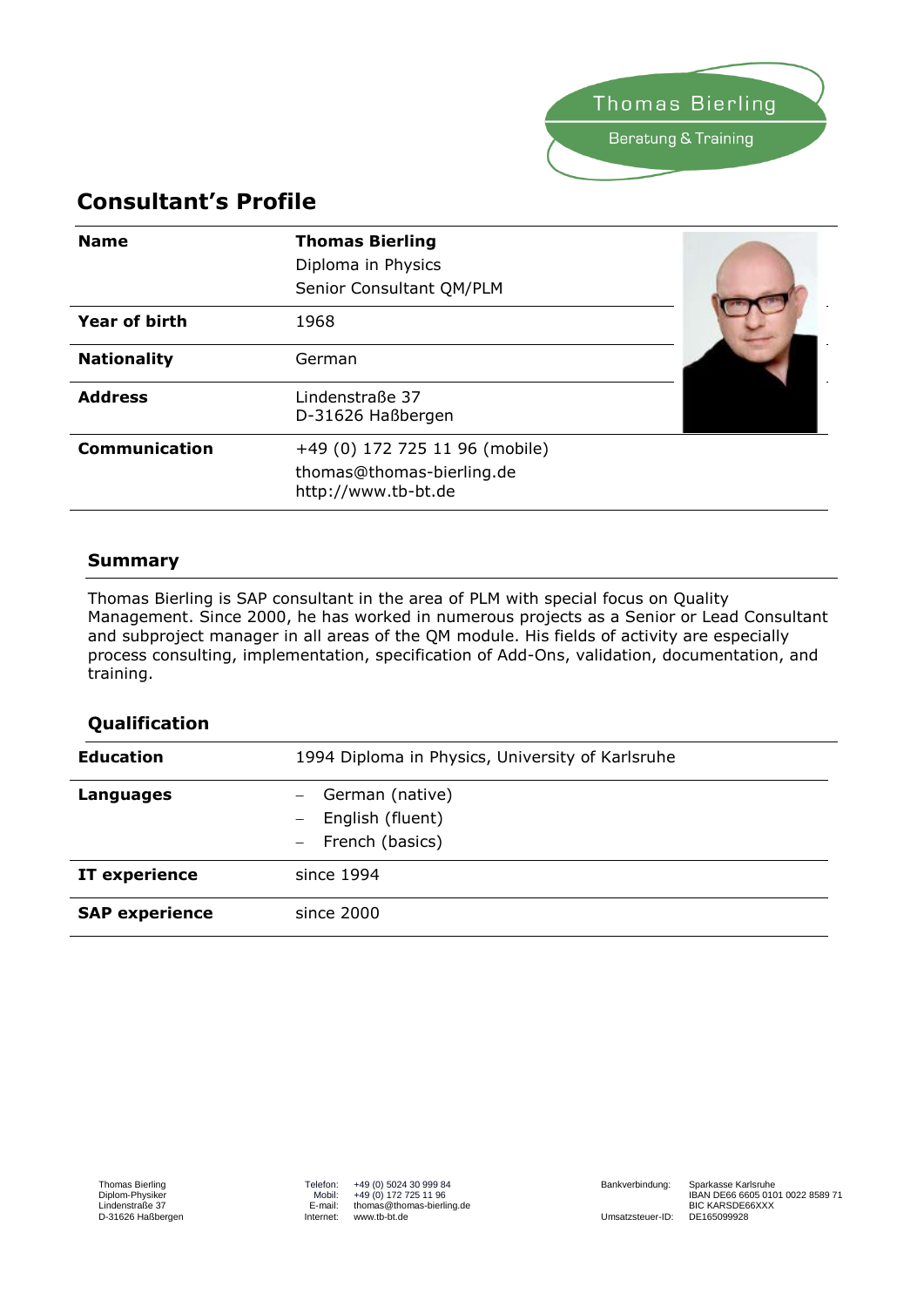

#### **Professional Experience**

| <b>Industry experience</b> | <b>Process industry:</b>                                                                                                                    |
|----------------------------|---------------------------------------------------------------------------------------------------------------------------------------------|
|                            | Chemical industry                                                                                                                           |
|                            | Pharmaceutical industry                                                                                                                     |
|                            | <b>Discrete industry:</b>                                                                                                                   |
|                            | Medical products                                                                                                                            |
|                            | Mechanical engineering/variants manufacturing                                                                                               |
|                            | Automotive                                                                                                                                  |
| <b>Professional career</b> | since 10/2004<br>Freelance SAP consultant                                                                                                   |
|                            | $2000 - 09/2004$<br>Logistics consultant, j&m Management Consulting AG<br>$1998 - 2000$                                                     |
|                            | Manager of department "Technical Information Management"<br>for ALLDOS Dosiertechnik GmbH, a medium-sized mechanical<br>engineering company |
|                            | 1994 - 1997<br>Technical Writer for the same company                                                                                        |

| <b>SAP Experience</b>   |                                                                                                                                                                                                                                              |
|-------------------------|----------------------------------------------------------------------------------------------------------------------------------------------------------------------------------------------------------------------------------------------|
| <b>Work areas</b>       | Process analysis and consulting<br>Conception<br>Customizing<br>Specification of User-Exits and Add-Ons<br>Migration<br>Subproject management<br>User documentation and training<br>Validation, electronic signature, audit trail (GMP, FDA) |
| <b>Module knowledge</b> | QM, PLM, PP, PP-PI, PM, MM, SD, BW, LIS<br>Batch management, classification system                                                                                                                                                           |

Telefon: +49 (0) 5024 30 999 84 Mobil: +49 (0) 172 725 11 96 E-mail: thomas@thomas-bierling.de Internet: www.tb-bt.de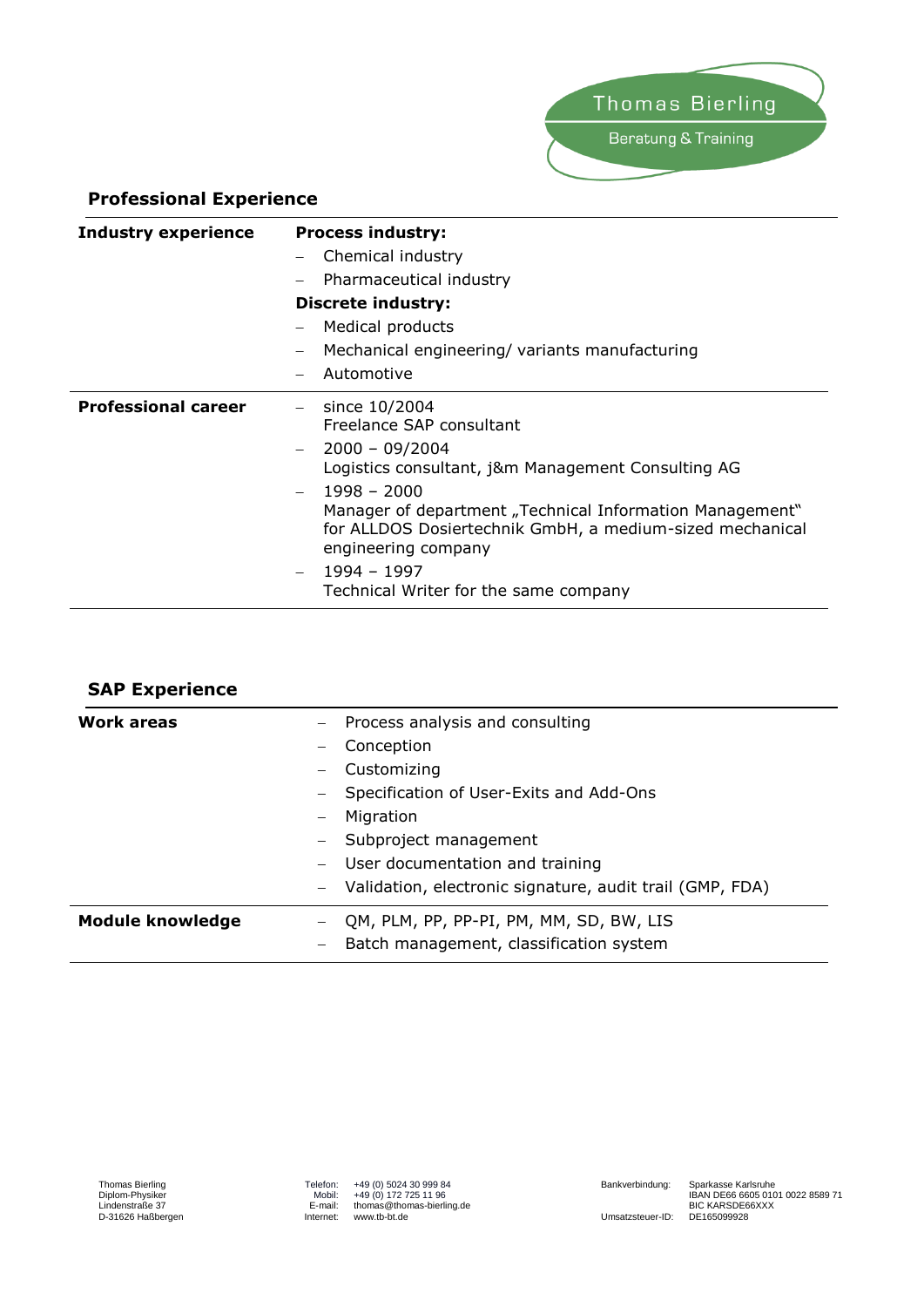| Detailed knowledge of        | Inspection planning                                   |
|------------------------------|-------------------------------------------------------|
| <b>QM module (&gt; 4.6B)</b> | Quality inspection                                    |
|                              | Test equipment management<br>$\overline{\phantom{0}}$ |
|                              | Sample management                                     |
|                              | Quality notifications, Stability Studies              |
|                              | Master data                                           |
|                              | Quality certificates<br>$\overline{\phantom{m}}$      |
|                              | QM-IDI interface, LIMS integration                    |
|                              | Integration to other logistics modules                |
|                              | Reporting: LIS, QMIS, QM-Reports using BW             |
|                              | Data migration using LSMW                             |
| <b>Programming languages</b> | ABAP/4 (Read and specify, but no developer)           |
| <b>Method knowledge</b>      | Project management                                    |
|                              | Team lead                                             |
|                              | Quality management                                    |
|                              | Quality assurance                                     |
|                              | Validation, FDA 21 CFR Part 11                        |
|                              | Training, Workshops, Moderation                       |

## **SAP Project Experience in Detail**

| <b>Customer</b>     | <b>Helm AG, Hamburg</b>     |
|---------------------|-----------------------------|
| Duration            | 02/18                       |
| Industry            | Chemistry                   |
| Project description | $-$ Implementation S/4 HANA |

| <b>Customer</b>     | Henkel AG & Co. KGaA, Düsseldorf                                                                                      |
|---------------------|-----------------------------------------------------------------------------------------------------------------------|
| Duration            | $04/17 - 02/18$                                                                                                       |
| Industry            | Chemistry/Consumer goods                                                                                              |
| Project description | - Concept study for optimization of SAP QM Migration of four US<br>plants<br>Master data migration, training, testing |

| Customer | <b>OHB System AG, Bremen</b> |
|----------|------------------------------|
| Duration | 04/17 - 05/17                |
| Industry | Aerospace                    |

Telefon: +49 (0) 5024 30 999 84 Mobil: +49 (0) 172 725 11 96 E-mail: thomas@thomas-bierling.de Internet: www.tb-bt.de

Umsatzsteuer-ID: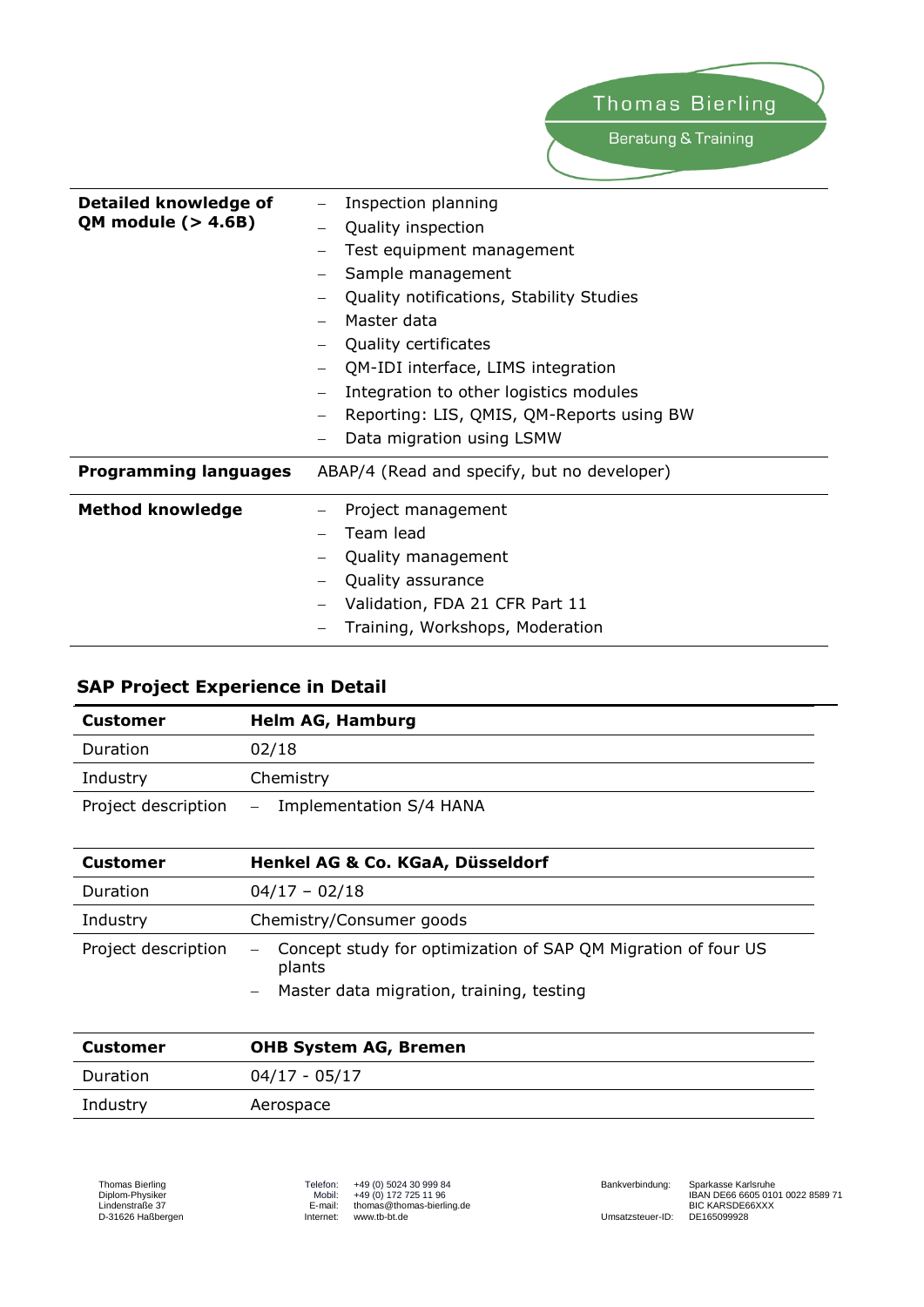## Project description Concept study for optimization of SAP QM

| <b>Customer</b>     | <b>Ciber Managed Services GmbH</b>                                                                                                                                      |
|---------------------|-------------------------------------------------------------------------------------------------------------------------------------------------------------------------|
| Duration            | $12/16 - 03/17$                                                                                                                                                         |
| Industry            | PharmaceuticalConsulting, Managed services                                                                                                                              |
| Project description | QM consulting and support for customers of several<br>$\overline{\phantom{0}}$<br>industry areas<br>Training for SAP QM and Validation for customers and<br>consultants |
| <b>Customer</b>     | <b>Boehringer Ingelheim</b>                                                                                                                                             |
| Duration            | $09/15 - 12/16$                                                                                                                                                         |
| Industry            | Pharmaceutical                                                                                                                                                          |
| Project description | Ongoing template development of global SAP systems<br>$\qquad \qquad -$<br>Rollout on three Chinese plants (with several longer on-site stays)                          |
| Role                | Senior Consultant / Validation Manager QM                                                                                                                               |
| <b>Customer</b>     | <b>Boehringer Ingelheim</b>                                                                                                                                             |
| Duration            | $09/15 - 12/16$                                                                                                                                                         |
| Industry            | Pharmaceutical                                                                                                                                                          |
| Project description | Ongoing template development of global SAP systems<br>$\qquad \qquad -$<br>Rollout on three Chinese plants (with several longer on-site stays)<br>$\qquad \qquad -$     |
| Role                | Senior Consultant / Validation Manager QM                                                                                                                               |
| <b>Customer</b>     | <b>Renolit SE, Worms</b>                                                                                                                                                |
| Duration            | $02/15 - 08/15$                                                                                                                                                         |
| Industry            | <b>Chemical/Plastics</b>                                                                                                                                                |
| Project description | Implementation of SAP QM for incoming goods inspection                                                                                                                  |
| Role                | Project Management, Consulting, Customizing, Specification of Add-on<br>developments, Training                                                                          |
| <b>Customer</b>     | <b>Boehringer Ingelheim</b>                                                                                                                                             |
| Duration            | $09/14 - 05/15$                                                                                                                                                         |
| Industry            | Pharmaceutical                                                                                                                                                          |
| Project description | Ongoing validation of global SAP systems                                                                                                                                |
| Role                | Senior Consultant, Quality Assurance                                                                                                                                    |

#### **Customer DEKRA SE, Stuttgart**

Thomas Bierling Diplom-Physiker Lindenstraße 37 D-31626 Haßbergen Telefon: +49 (0) 5024 30 999 84 Mobil: +49 (0) 172 725 11 96 E-mail: thomas@thomas-bierling.de Internet: www.tb-bt.de

Umsatzsteuer-ID:

Bankverbindung: Sparkasse Karlsruhe IBAN DE66 6605 0101 0022 8589 71 BIC KARSDE66XXX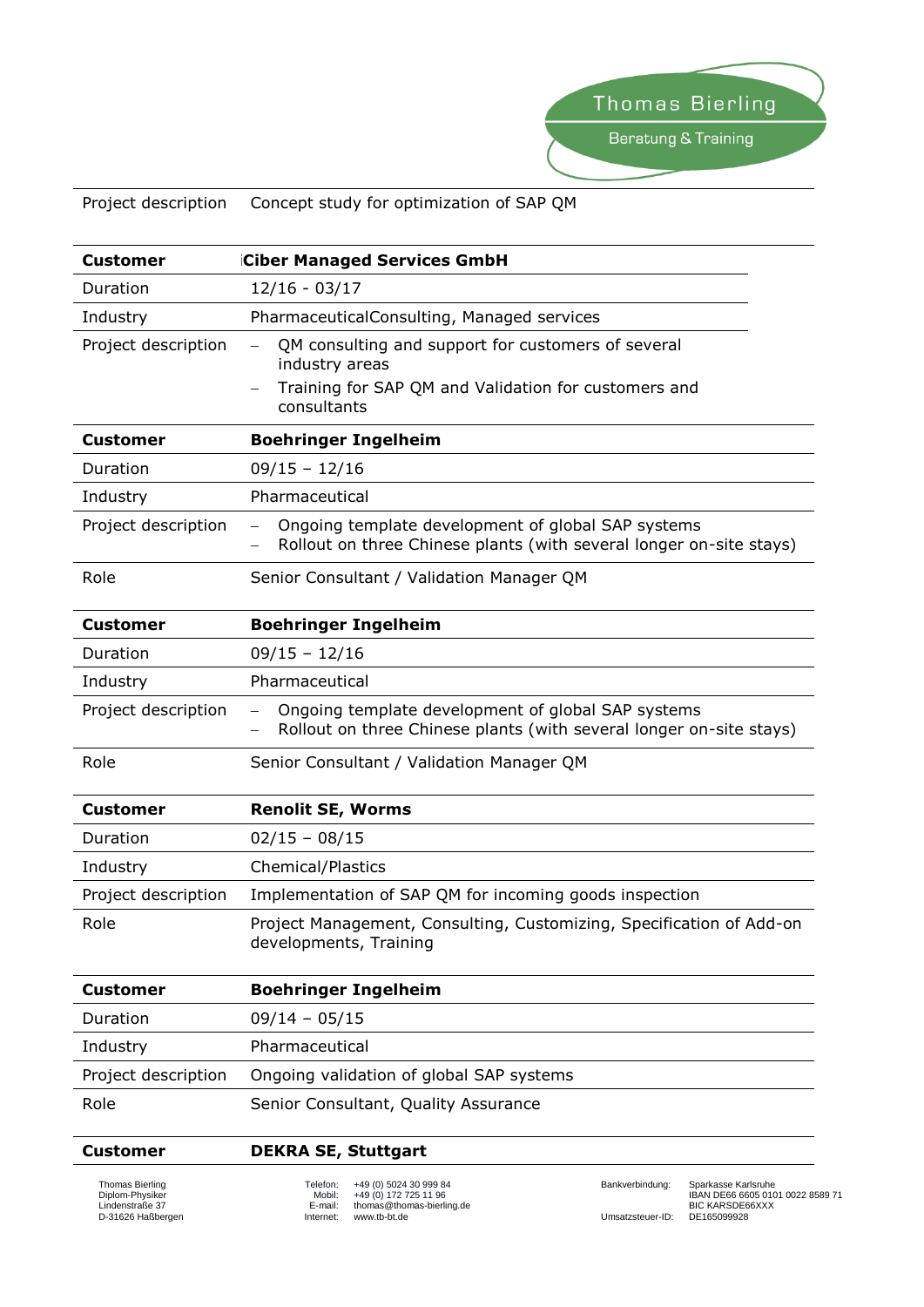Thomas Bierling Beratung & Training

| Duration            | $04/14 - 08/14$                                                                                                                                             |
|---------------------|-------------------------------------------------------------------------------------------------------------------------------------------------------------|
| Industry            | <b>Technical Services</b>                                                                                                                                   |
| Project description | Implementation of SAP QM                                                                                                                                    |
| Role                | <b>Senior Consultant</b>                                                                                                                                    |
| <b>Customer</b>     | <b>CABB AG, Pratteln</b>                                                                                                                                    |
| Duration            | $10/13 - 12/13$                                                                                                                                             |
| Industry            | Chemical                                                                                                                                                    |
| Project description | System migration, implementation of PP-PI                                                                                                                   |
| Role                | Stream Lead für PP-PI/QM                                                                                                                                    |
| <b>Customer</b>     | <b>Putzmeister Holding GmbH</b>                                                                                                                             |
| Duration            | $06/13 - 08/14$                                                                                                                                             |
| Industry            | <b>Mechanical Engineering</b>                                                                                                                               |
| Project description | Maintenance and ongoing development of SAP QM                                                                                                               |
| Role                | <b>Senior Consultant</b>                                                                                                                                    |
| <b>Customer</b>     | <b>Bionorica SE, Neumarkt</b>                                                                                                                               |
| Duration            | $05/13 - 03/14$                                                                                                                                             |
| Industry            | Pharmaceutical                                                                                                                                              |
| Project description | Implementation of a LIMS based on SAP QM                                                                                                                    |
| Role                | Project Manager                                                                                                                                             |
| <b>Customer</b>     | <b>BASF SE, Ludwigshafen</b>                                                                                                                                |
| Duration            | $07/11 - 03/13$                                                                                                                                             |
| Industry            | Chemical                                                                                                                                                    |
| Project description | QM support and further improvements in the area of crop protection                                                                                          |
| Role                | Senior Consultant                                                                                                                                           |
| Customer            | F. Hoffmann-La Roche AG, Basel                                                                                                                              |
| Duration            | $03/09 - 04/11$                                                                                                                                             |
| Industry            | Pharmaceutical                                                                                                                                              |
| Project description | Global implementation of SAP-QM as LIMS:<br>Inspection planning, quality inspection, test equipment management,<br>stability studies, quality notifications |
| Role                | <b>Head of Validation</b>                                                                                                                                   |
|                     |                                                                                                                                                             |

Thomas Bierling Diplom-Physiker Lindenstraße 37 D-31626 Haßbergen

Telefon: +49 (0) 5024 30 999 84 Mobil: +49 (0) 172 725 11 96 E-mail: thomas@thomas-bierling.de Internet: www.tb-bt.de

Bankverbindung: Sparkasse Karlsruhe IBAN DE66 6605 0101 0022 8589 71 BIC KARSDE66XXX Umsatzsteuer-ID: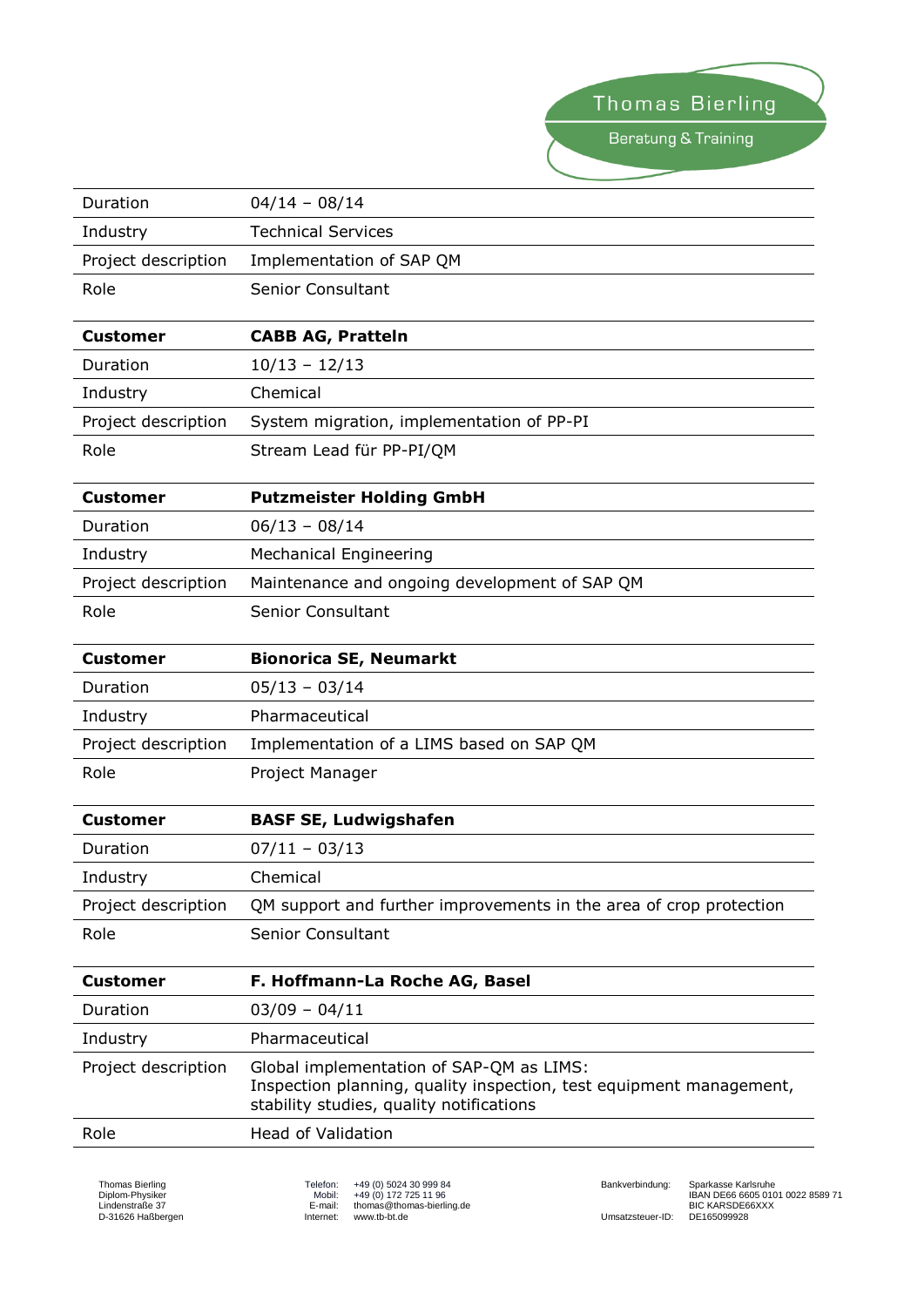Beratung & Training

| Tasks               | Responsible for the validation of the whole project                                                                                                                                                                                                                                                                                                  |
|---------------------|------------------------------------------------------------------------------------------------------------------------------------------------------------------------------------------------------------------------------------------------------------------------------------------------------------------------------------------------------|
| Customer            | <b>Dentsply Friadent GmbH, Mannheim</b>                                                                                                                                                                                                                                                                                                              |
| Duration            | $12/06 - 02/09$                                                                                                                                                                                                                                                                                                                                      |
| Industry            | Medical devices                                                                                                                                                                                                                                                                                                                                      |
| Project description | SAP implementation                                                                                                                                                                                                                                                                                                                                   |
| Role                | Senior Consultant, Teamlead QM                                                                                                                                                                                                                                                                                                                       |
| Tasks               | Analysis, conception and implementation of QM processes<br>Creation of requirement specifications and functional specifications<br>Risk analysis for GxP-critical processes<br>Specification and test of Add-Ons<br>Creation of validation documents, documented testing<br>Creation of end-user-documentation, end-user training<br>Go-live support |

| <b>Customer</b>     | <b>AREVA ANF GmbH, Lingen</b>                                                           |
|---------------------|-----------------------------------------------------------------------------------------|
| Duration            | 11/06                                                                                   |
| Industry            | Nuclear fuels                                                                           |
| Project description | Spot Consulting                                                                         |
| Role                | Senior Consultant                                                                       |
| <b>Tasks</b>        | Analysis and evaluation of an existing QM implementation<br>suggestions for improvement |

| <b>Customer</b>     | Vetter Pharma-Fertigung GmbH & Co. KG, Ravensburg                                                                |
|---------------------|------------------------------------------------------------------------------------------------------------------|
| <b>Duration</b>     | $06/06 - 11/06$                                                                                                  |
| Industry            | Pharmaceutical                                                                                                   |
| Project description | Conception von SAP R/3 QM (Blueprint)                                                                            |
| Role                | Senior Consultant, Teamlead QM                                                                                   |
| <b>Tasks</b>        | Analysis and conception of QM processes (inspection planning and<br>execution, master data, batch documentation) |
|                     | Blueprint phase: Development of different concept alternatives for<br>LIMS integration or replacement            |

| <b>Customer</b>     | <b>Robert Bosch GmbH, Stuttgart</b>                                                                 |
|---------------------|-----------------------------------------------------------------------------------------------------|
| Duration            | $05/05 - 05/06$                                                                                     |
| Industry            | Automotive                                                                                          |
| Project description | Further development of a company-wide complaint management<br>system based on quality notifications |

Telefon: +49 (0) 5024 30 999 84 Mobil: +49 (0) 172 725 11 96 E-mail: thomas@thomas-bierling.de Internet: www.tb-bt.de

Bankverbindung: Sparkasse Karlsruhe IBAN DE66 6605 0101 0022 8589 71 BIC KARSDE66XXX Umsatzsteuer-ID: DE165099928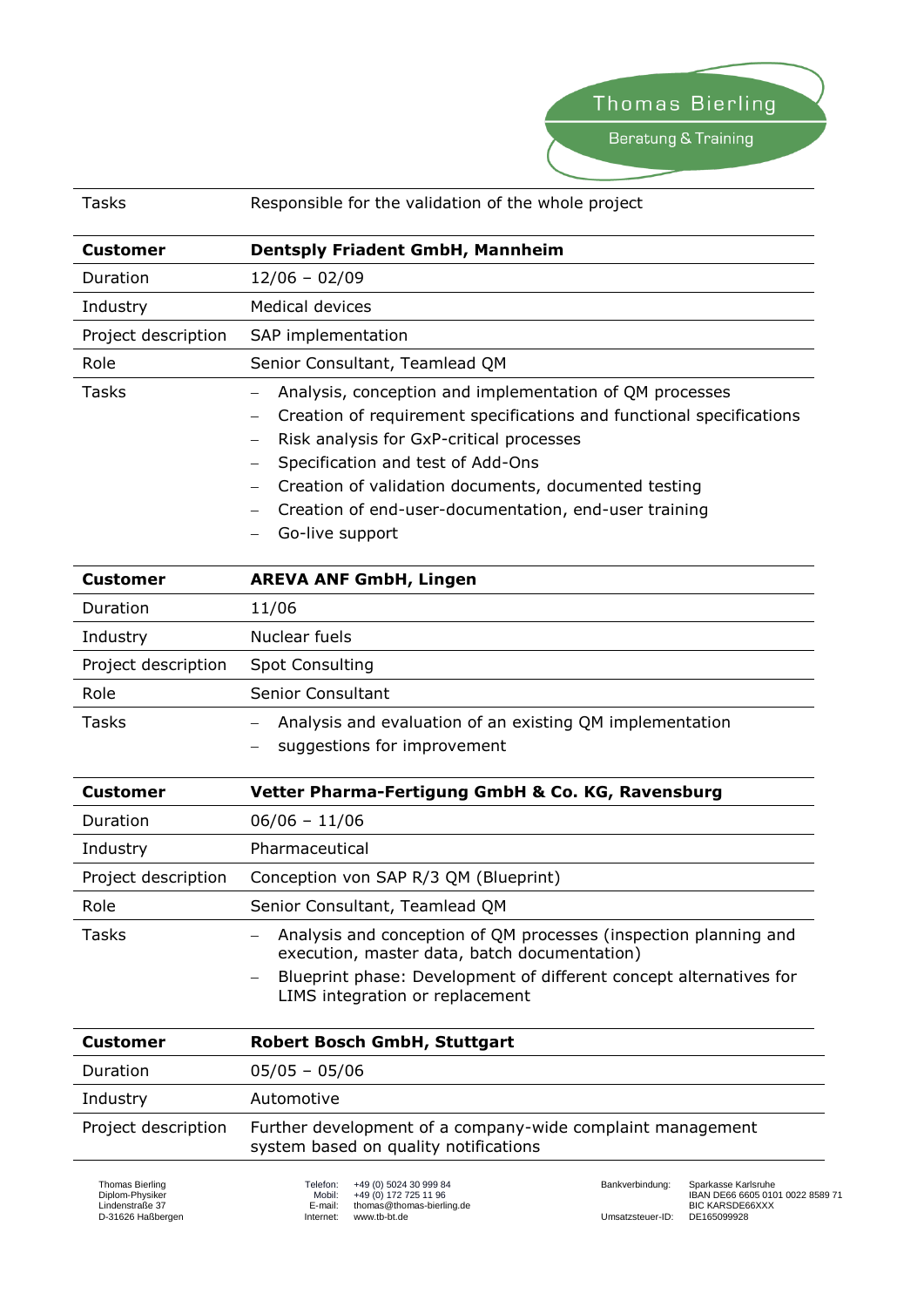| Role                | Senior Consultant/Support of the project manager                                                                                                                                                                                                                                                    |
|---------------------|-----------------------------------------------------------------------------------------------------------------------------------------------------------------------------------------------------------------------------------------------------------------------------------------------------|
| <b>Tasks</b>        | Project planning and coordination<br>$\equiv$                                                                                                                                                                                                                                                       |
|                     | Deadline- and budget monitoring                                                                                                                                                                                                                                                                     |
| <b>Customer</b>     | <b>BASF AG, Ludwigshafen</b>                                                                                                                                                                                                                                                                        |
| Duration            | $01/03 - 10/04$                                                                                                                                                                                                                                                                                     |
| Industry            | Chemical                                                                                                                                                                                                                                                                                            |
| Project description | Implementation of PP-PI and QM for several plants                                                                                                                                                                                                                                                   |
| Role                | <b>Senior Consultant</b>                                                                                                                                                                                                                                                                            |
| <b>Tasks</b>        | Conception and implementation of SAP R/3 QM for several<br>plants (inspection planning and execution, master data, quality<br>certificates)                                                                                                                                                         |
|                     | LIMS integration (QM-IDI) and connection to an external<br>certificates system                                                                                                                                                                                                                      |
|                     | Specification of Add-Ons<br>Testing and documentation of all processes and developments                                                                                                                                                                                                             |
|                     | using Mercury TestDirector                                                                                                                                                                                                                                                                          |
|                     | Migration of legacy data, roll-out support                                                                                                                                                                                                                                                          |
| <b>Customer</b>     | <b>SIEMENS AG A&amp;D, Karlsruhe/Nürnberg</b>                                                                                                                                                                                                                                                       |
| Duration            | 03/04 -05/04                                                                                                                                                                                                                                                                                        |
| Industry            | Automation technology                                                                                                                                                                                                                                                                               |
| Project description | Comparative study MDM - R/3                                                                                                                                                                                                                                                                         |
| Role                | <b>Senior Consultant</b>                                                                                                                                                                                                                                                                            |
| Tasks               | Analysis of integrability of MDM into an existing heterogeneous<br>system landscape (SAP/non-SAP) and comparison of the data<br>models of MDM and R/3, observing especially the classification<br>system and variants configuration, resulting in a recommendation<br>of R/3 as master data server. |
| <b>Customer</b>     | Syngenta AG, Basel                                                                                                                                                                                                                                                                                  |
| Duration            | $06/02 - 01/03$                                                                                                                                                                                                                                                                                     |
| Industry            | Agro                                                                                                                                                                                                                                                                                                |
| Project description | Integration of several European plants in several roll-outs into a<br>productive environment                                                                                                                                                                                                        |
| Role                | <b>Senior Consultant</b>                                                                                                                                                                                                                                                                            |
| Tasks               | QM process design and implementation<br>Specification and testing of several large Add-Ons (LIMS-<br>Interface, Reports)                                                                                                                                                                            |

Thomas Bierling Diplom-Physiker Lindenstraße 37 D-31626 Haßbergen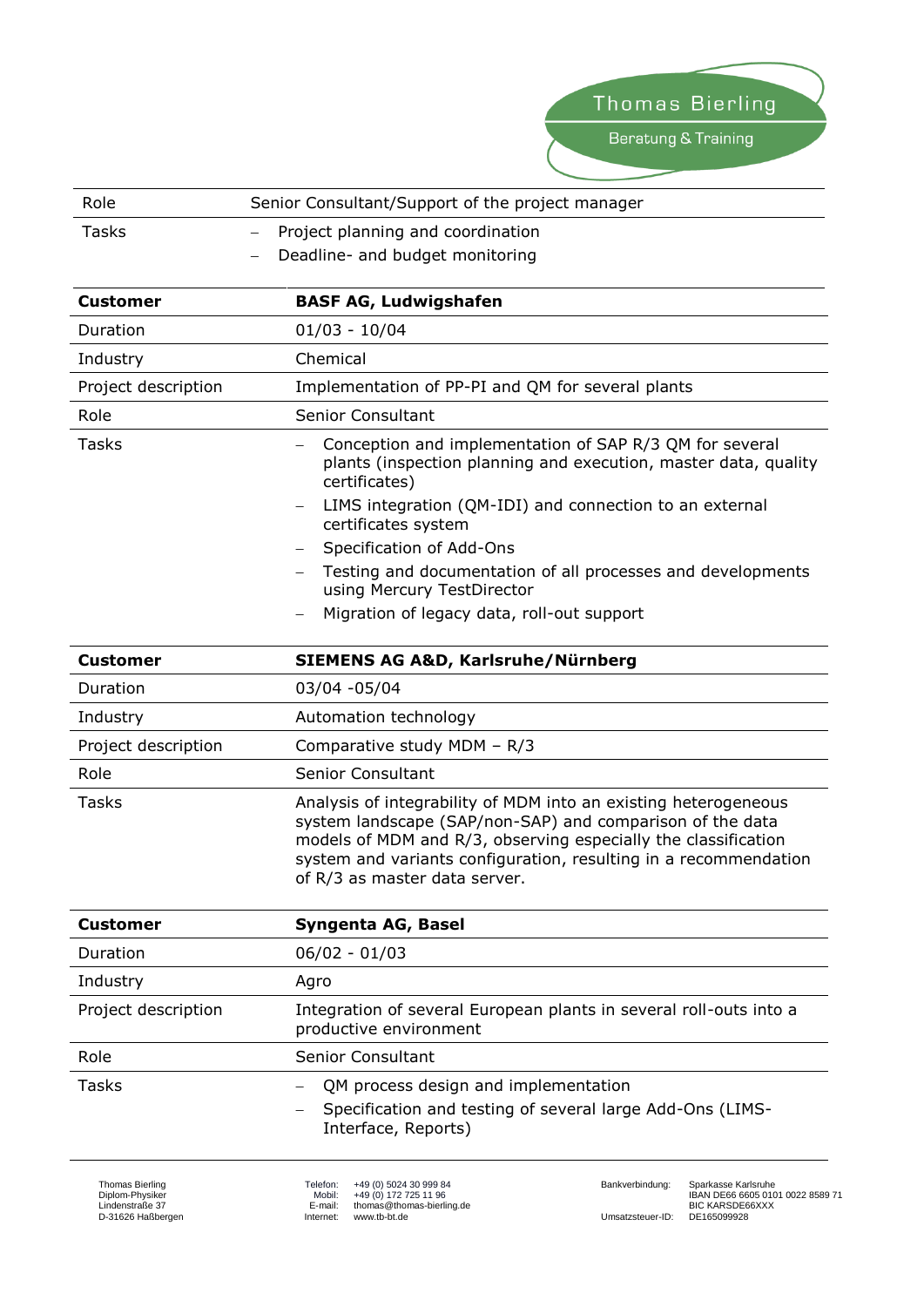

| <b>Customer</b>     | Siegfried Ltd., Zofingen (CH)                                                                                                          |
|---------------------|----------------------------------------------------------------------------------------------------------------------------------------|
| Duration            | $03/02 - 12/02$                                                                                                                        |
| Industry            | Pharmaceutical                                                                                                                         |
| Project description | SAP implementation                                                                                                                     |
| Role                | Senior Consultant                                                                                                                      |
| Tasks               | Conception von SAP R/3 QM:                                                                                                             |
|                     | Analysis and conception of QM processes (inspection planning<br>and execution, master data, batch documentation, stability<br>studies) |
|                     | Development of different concept alternatives for LIMS<br>$\overline{\phantom{m}}$<br>integration or replacement                       |
|                     | Concept for the implementation of SAP R/3 QM in connection<br>with a LIMS, following cGMP/FDA regulations                              |
|                     | Concept for GMP risk analysis and system validation                                                                                    |

| <b>Customer</b>     | <b>Bayer AG, Leverkusen</b>                                                         |
|---------------------|-------------------------------------------------------------------------------------|
| Duration            | $10/01 - 03/02$                                                                     |
| Industry            | Chemical                                                                            |
| Project description | Coordination of QM implementation for several roll-outs                             |
| Role                | <b>Senior Consultant</b>                                                            |
| <b>Tasks</b>        | Central responsibility for SAP R/3 QM in the "Customizing<br>Centre" of the company |
|                     | Coordination of QM implementation for further roll-outs                             |

| <b>Customer</b>     | <b>Bayer AG, Leverkusen</b>                                                                                                                                                 |
|---------------------|-----------------------------------------------------------------------------------------------------------------------------------------------------------------------------|
| Duration            | $08/01 - 01/02$                                                                                                                                                             |
| Industry            | Chemical                                                                                                                                                                    |
| Project description | International Roll-out (4 plants)                                                                                                                                           |
| Role                | Senior Consultant, partial project management                                                                                                                               |
| <b>Tasks</b>        | Conception and implementation of QM processes<br>Batch management, integration to PP-PI<br>Integration of a LIMS<br>Data migration using LSMW<br>Partial project management |